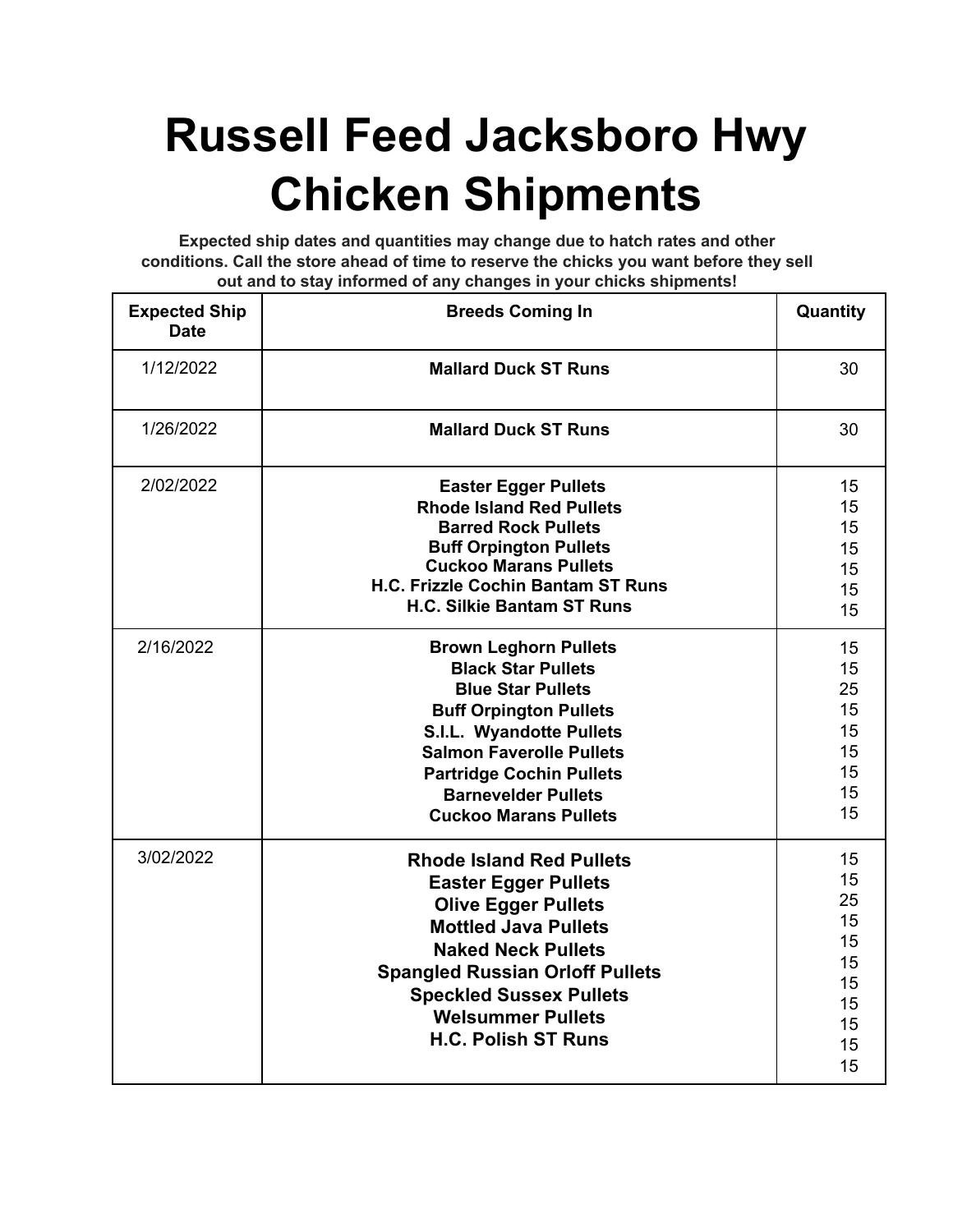| 3/16/2022 | <b>Brown Leghorn Pullets</b><br><b>Black Star Pullets</b><br><b>Barred Rock Pullets</b>                                  | 15<br>15<br>15       |
|-----------|--------------------------------------------------------------------------------------------------------------------------|----------------------|
|           | <b>S.I.L. Wyandotte Pullets</b><br><b>Speckled Sussex Pullets</b>                                                        | 15<br>15             |
|           | <b>Partridge Cochin Pullets</b><br><b>Barnevelder Pullets</b><br><b>Cuckoo Maran Pullets</b><br><b>Welsummer Pullets</b> | 15<br>15<br>15<br>15 |

| 3/30/2022 | <b>Blue Star Pullets</b><br><b>Rhode Island Red Pullets</b><br><b>Barred Rock Pullets</b><br><b>Buff Orpington Pullets</b><br><b>Olive Egger Pullets</b><br><b>Mottled Java Pullets</b><br><b>Light Brahma Pullets</b><br><b>Cuckoo Marans Pullets</b><br>H.C. Frizzle Cochin Bantam ST Runs<br><b>H.C. Silkie Bantam ST Runs</b> | 25<br>15<br>15<br>15<br>25<br>15<br>15<br>15<br>15<br>15 |
|-----------|-----------------------------------------------------------------------------------------------------------------------------------------------------------------------------------------------------------------------------------------------------------------------------------------------------------------------------------|----------------------------------------------------------|
| 4/06/2022 | <b>Black Star Pullets</b><br><b>Naked Neck Pullets</b><br><b>Partridge Cochin Pullets</b><br><b>Welsummer Pullets</b><br><b>H.C. Polish ST Runs</b><br><b>H.C. Frizzle Cochin Bantam ST Runs</b>                                                                                                                                  | 15<br>15<br>15<br>15<br>15<br>15                         |
| 4/13/2022 | <b>Rhode Island Red Pullets</b><br><b>Barred Rock Pullets</b><br><b>Easter Egger Pullets</b><br><b>Olive Egger Pullets</b><br><b>S.I.L. Cochin Pullets</b><br><b>Cuckoo Marans Pullets</b><br><b>H.C. Silkie Bantam ST Runs</b>                                                                                                   | 15<br>15<br>15<br>25<br>15<br>15<br>15                   |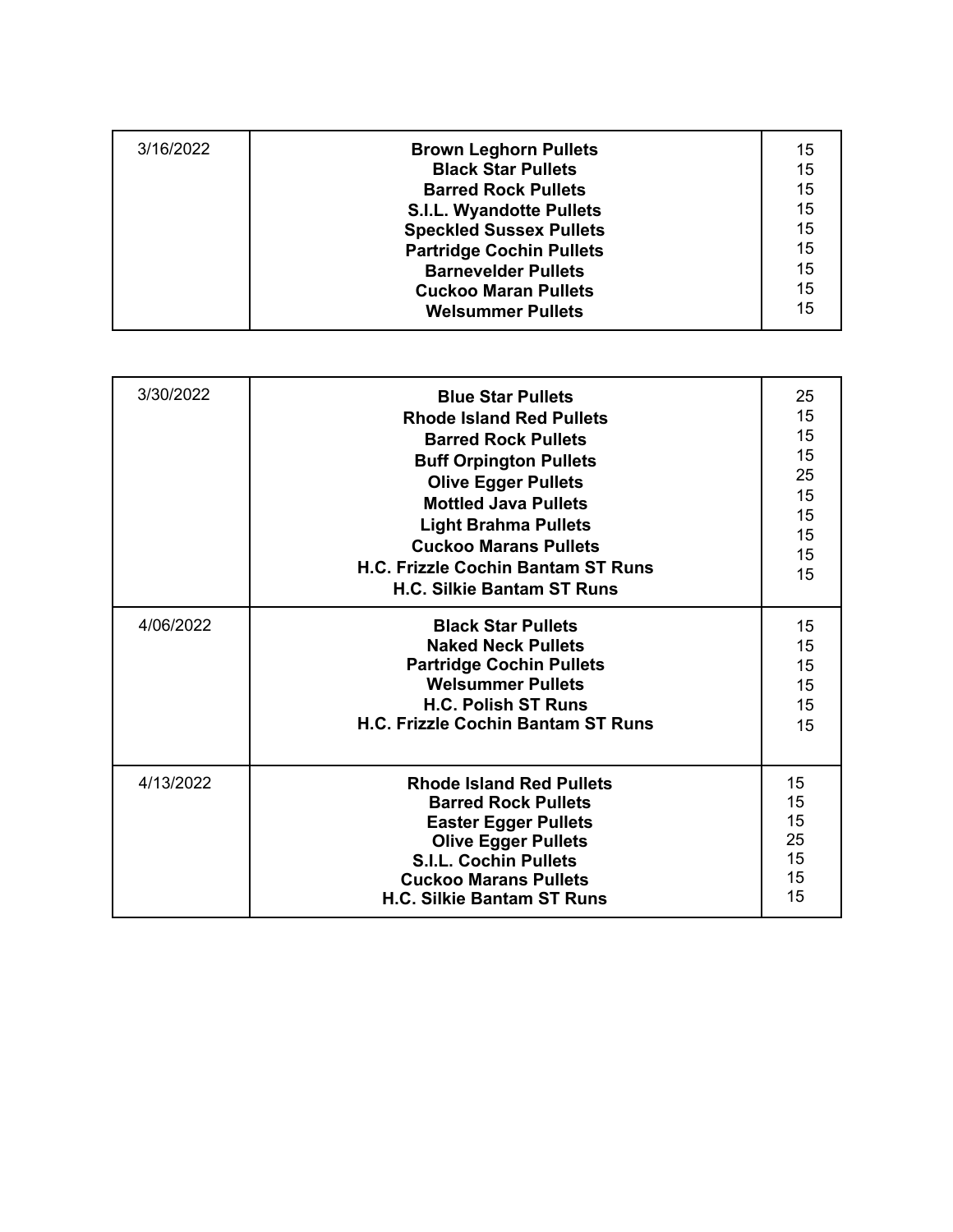| 4/27/2022 | <b>Brown Leghorn Pullets</b><br><b>Blue Star Pullets</b><br><b>Buff Orpington Pullets</b><br><b>S.I.L. Wyandotte Pullets</b><br><b>Mottled Java Pullets</b><br><b>Spangled Russian Orloff Pullets</b><br><b>Salmon Faverolle Pullets</b><br><b>Welsummer Pullets</b>                                                                                   | 15<br>25<br>15<br>15<br>15<br>15<br>15<br>15             |
|-----------|--------------------------------------------------------------------------------------------------------------------------------------------------------------------------------------------------------------------------------------------------------------------------------------------------------------------------------------------------------|----------------------------------------------------------|
| 5/11/2022 | <b>New Hampshire Red Pullets</b><br><b>Silver Gray Dorking Pullets</b><br><b>Speckled Sussex Pullets</b><br><b>Dark Brahma Pullets</b><br><b>Blue Cochin Pullets</b><br><b>S.I.L. Cochin Pullets</b><br><b>Cream Brabanter Pullets</b><br><b>S.I.L. Polish ST Runs</b><br><b>H.C. Frizzle Cochin Bantam ST Runs</b><br><b>H.C. Rare Turkey ST Runs</b> | 15<br>10<br>15<br>15<br>15<br>15<br>15<br>15<br>15<br>15 |
| 5/25/2022 | <b>Barred Rock Pullets</b><br><b>Buff Orpington Pullets</b><br><b>Easter Egger Pullets</b><br><b>Olive Egger Pullets</b><br><b>Silver Gray Dorking Pullets</b><br><b>Light Brahma Pullets</b><br><b>Barnevelder Pullets</b><br><b>Welsummer Pullets</b>                                                                                                | 15<br>15<br>15<br>25<br>10<br>15<br>10<br>15             |
| 6/22/2022 | <b>Rhode Island Red Pullets</b><br><b>New Hampshire Red Pullets</b><br><b>Barnevelder Pullets</b><br><b>Cuckoo Marans Pullets</b><br><b>S.I.L. Polish ST Runs</b><br><b>H.C. Silkie Bantam ST Runs</b>                                                                                                                                                 | 15<br>15<br>15<br>15<br>10<br>15                         |
| 7/06/2022 | <b>Barred Rock Pullets</b><br><b>Black Australorp Pullets</b><br><b>Buff Orpington Pullets</b><br><b>Easter Egger Pullets</b><br>H.C. Frizzle Cochin Bantam ST Runs                                                                                                                                                                                    | 15<br>15<br>15<br>15<br>15                               |
| 7/20/2022 | <b>Rhode Island Red Pullets</b><br><b>New Hampshire Red Pullets</b><br><b>Barred Rock Pullets</b><br><b>Buff Orpington Pullets</b><br><b>Olive Egger Pullets</b><br><b>Light Brahma Pullets</b>                                                                                                                                                        | 15<br>15<br>15<br>15<br>25<br>15                         |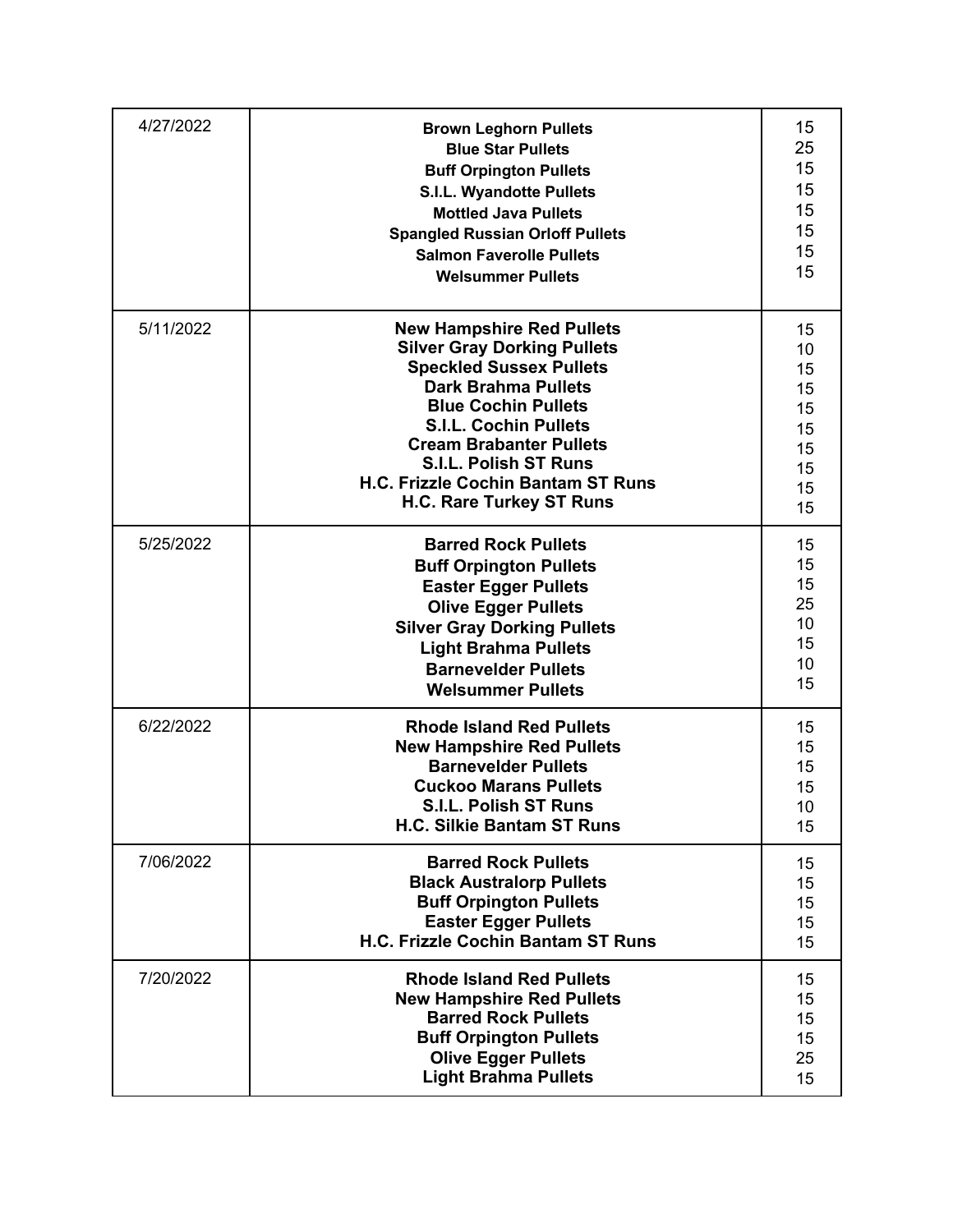|            | <b>S.I.L. Polish ST Run</b>                                                                                                                                                                                                                                                                     | 15                                                 |
|------------|-------------------------------------------------------------------------------------------------------------------------------------------------------------------------------------------------------------------------------------------------------------------------------------------------|----------------------------------------------------|
| 8/03/2022  | <b>Buff Orpington Pullets</b><br><b>Easter Egger Pullets</b><br><b>Cuckoo Marans Pullets</b><br><b>Welsummer Pullets</b><br><b>H.C. Silkie Bantam ST Runs</b>                                                                                                                                   | 15<br>15<br>25<br>15<br>15                         |
| 8/17/2022  | <b>Rhode Island Red Pullets</b><br><b>Black Australorp Pullets</b><br><b>Olive Egger Pullets</b><br><b>Barnevelder Pullets</b><br><b>H.C. Frizzle Cochin Bantam ST Runs</b>                                                                                                                     | 15<br>15<br>25<br>15<br>15                         |
| 8/31/2022  | <b>New Hampshire Red Pullets</b><br><b>Barred Rock Pullets</b><br><b>Buff Orpington Pullets</b><br><b>Light Brahma Pullets</b><br><b>S.I.L. Polish ST Runs</b>                                                                                                                                  | 15<br>15<br>10<br>15<br>15                         |
| 9/14/2022  | <b>Buff Orpington Pullets</b><br><b>Easter Egger Pullets</b><br><b>Cuckoo Marans Pullets</b><br><b>Welsummer Pullets</b><br><b>H.C. Silkie Bantam ST Runs</b>                                                                                                                                   | 15<br>15<br>15<br>15<br>15                         |
| 9/28/2022  | <b>Black Australorp Pullets</b><br><b>Olive Egger Pullets</b><br><b>Barnevelder Pullets</b><br><b>S.I.L. Polish ST Runs</b><br><b>H.C. Frizzle Cochin Bantam ST Runs</b>                                                                                                                        | 25<br>25<br>25<br>10<br>25                         |
| 10/12/2022 | <b>California White Pullets</b><br><b>Black Star Pullets</b><br><b>Rhode Island Red Pullets</b><br><b>Black Australorp Pullets</b><br><b>Buff Orpington Pullets</b><br><b>S.I.L. Wyandotte Pullets</b><br><b>Easter Egger Pullets</b><br><b>Welsummer Pullets</b><br><b>H.C. Guinea ST Runs</b> | 15<br>15<br>25<br>15<br>10<br>25<br>25<br>10<br>15 |
| 10/26/2022 | <b>Production Red Pullets</b><br><b>Barred Rock Pullets</b><br><b>Buff Orpington Pullets</b><br><b>Easter Egger Pullets</b><br><b>Olive Egger Pullets</b>                                                                                                                                       | 15<br>15<br>10<br>15<br>25                         |